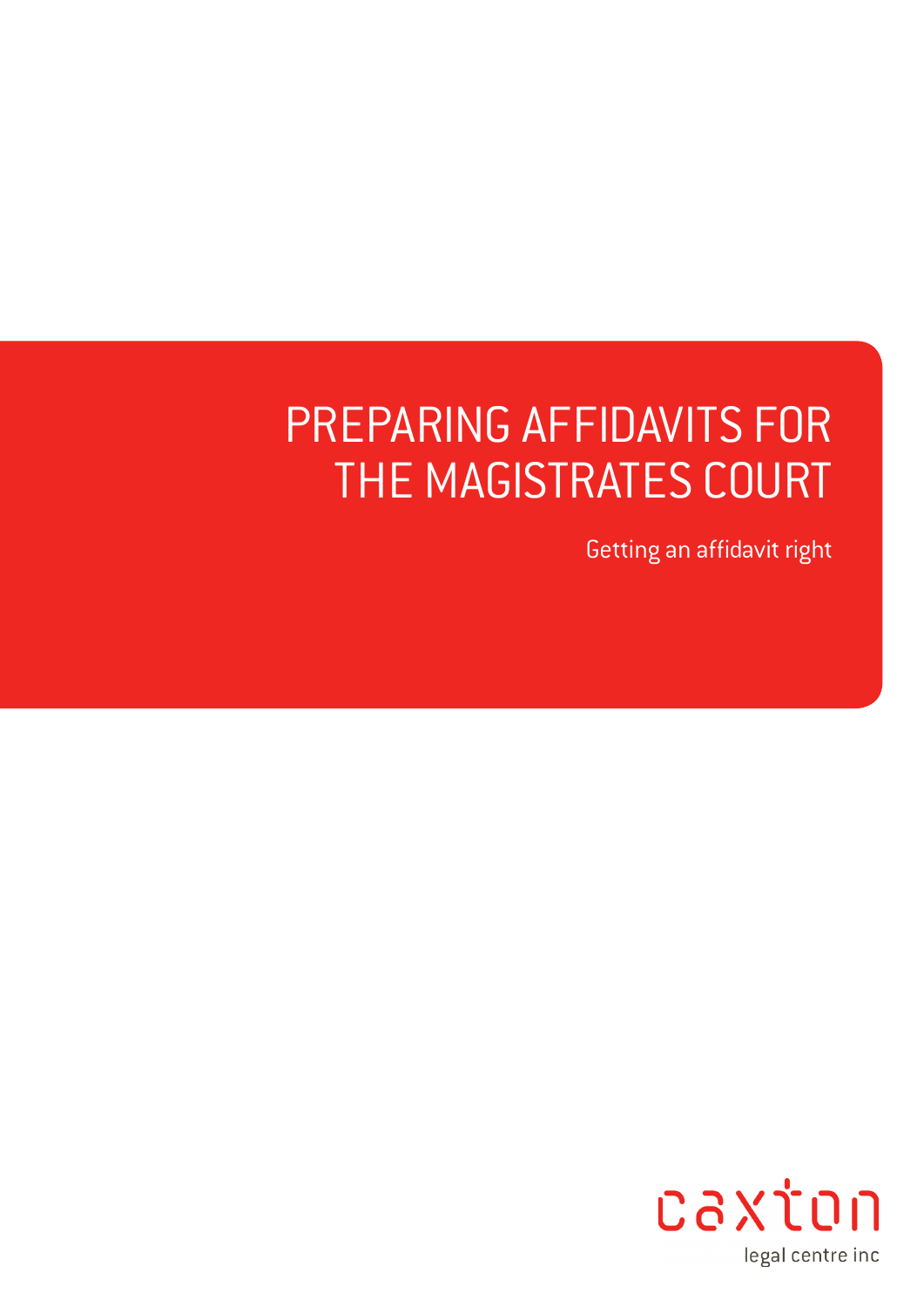Caxton Legal Centre Inc. © Copyright Caxton Legal Centre Inc. 1 Manning Street South Brisbane QLD 4101

Telephone: (07) 3214 6333 Facsimile: (07) 3846 7483 Internet: www.caxton.org.au

This kit is current at June 2012

### Disclaimer

This publication is intended to give general information about the subject of law that it deals with. While every effort has been made to ensure accuracy, the law is complex and constantly changing. No responsibility is accepted for any loss, damage or injury, financial or otherwise, suffered by any person acting or relying on information contained in or omitted from this publication.

This kit shows how to prepare an affidavit in the Queensland Magistrates Court. Caxton Legal Centre Inc.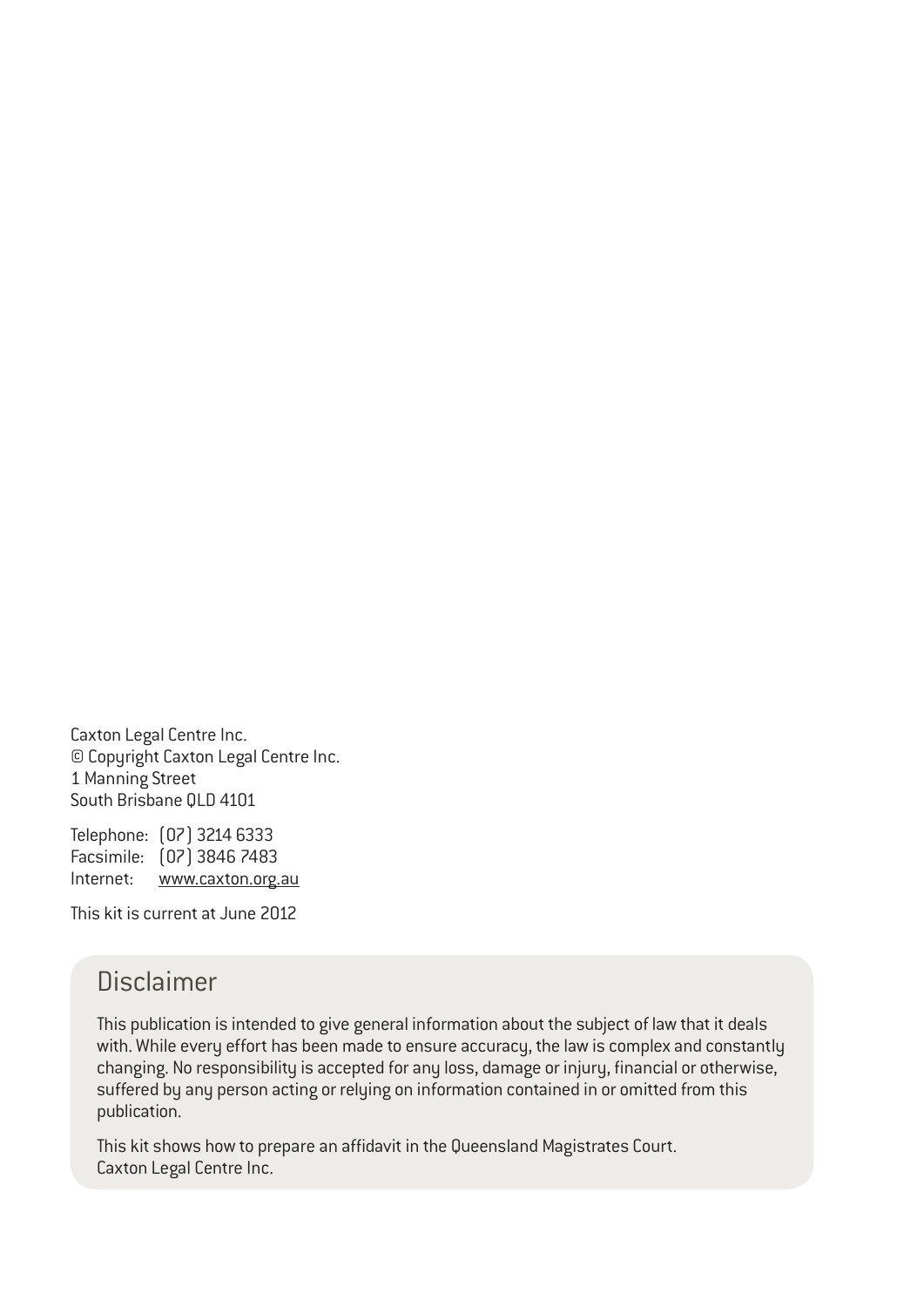## **Contents**

| 01 | What is an affidavit?                                                | $\overline{4}$           |
|----|----------------------------------------------------------------------|--------------------------|
| 02 | Who is the deponent?                                                 | $\overline{4}$           |
| 03 | Why is an affidavit necessary?                                       | $\overline{4}$           |
| 04 | What forms are available from the Magistrates Court?                 | 5                        |
| 05 | How should I set out my affidavit?                                   | 5                        |
| 06 | What should I include in my affidavit?                               | 6                        |
| 07 | What should not be included in my affidavit?                         | 6                        |
| 08 | What are the rules about signing my affidavit?                       | $\overline{\phantom{0}}$ |
|    | Sample affidavit                                                     | 8                        |
| 09 | How do I attach letters and documents to my affidavit?               | 9                        |
|    | Sample Certificate of Exhibit                                        | 10                       |
|    | Sample invoice                                                       | 11                       |
| 10 | Where do I file (lodge) my affidavit?                                | 12                       |
| 11 | Witnesses                                                            | 12                       |
| 12 | Will the court accept an affidavit if it is not in the correct form? | 13                       |
| 13 | What is service?                                                     | 13                       |
| 14 | The timeframe for service                                            | 13                       |
| 15 | How do I serve the other party?                                      | 14                       |
| 16 | Will I be cross-examined in court?                                   | 15                       |
| 17 | What if I have special needs?                                        | 15                       |
| 18 | Where can I find a translator?                                       | 15                       |
| 19 | Where can I find the law about affidavits in the Magistrates Court?  | 16                       |
| 20 | <b>Check List</b>                                                    | 16                       |
|    | Attachment A: Example of objectionable material                      | 17                       |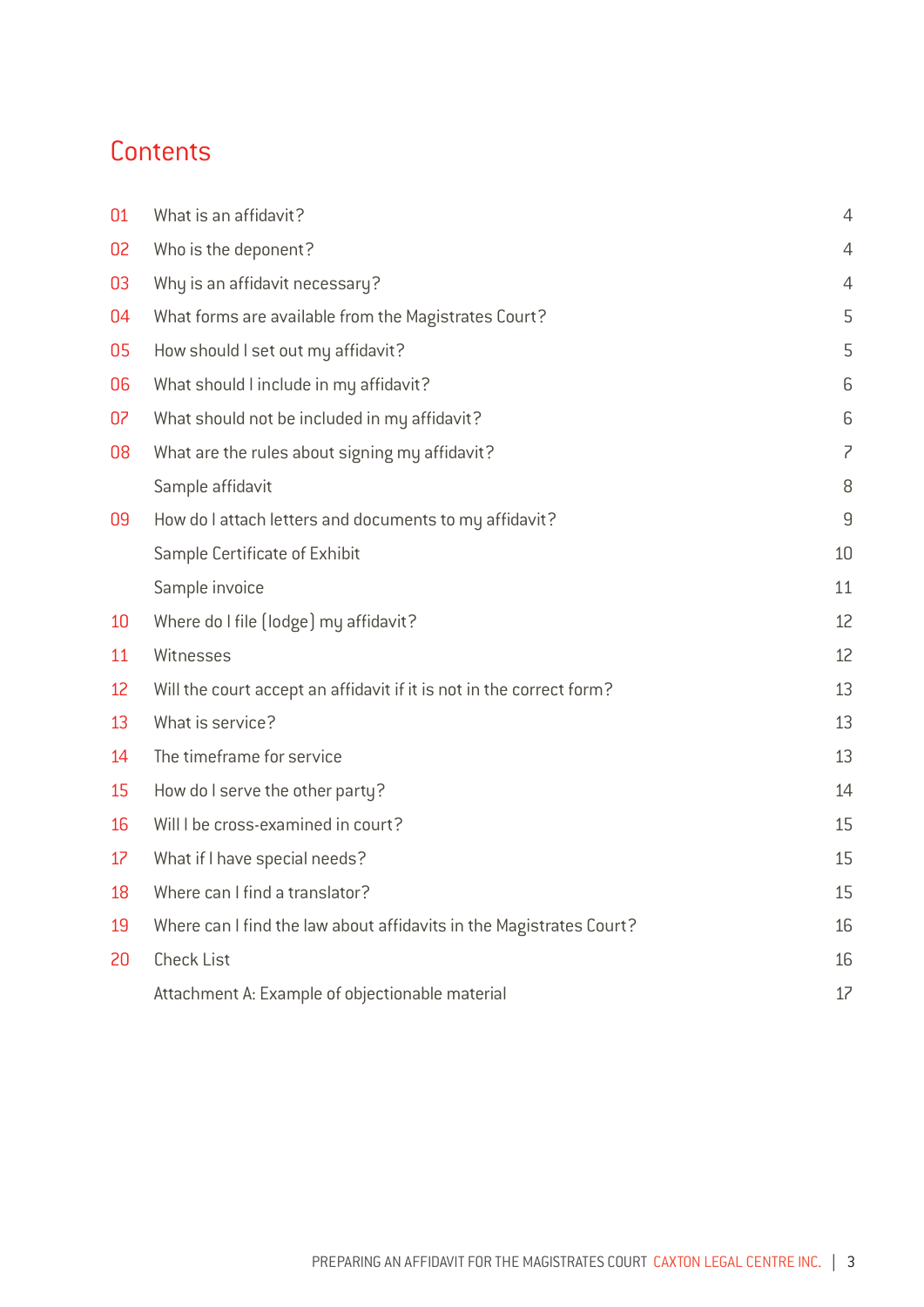### What is an affidavit? 01

An affidavit is a written statement, which sets out the facts of your case – your story – in numbered paragraphs. These facts need to be facts that are within your own knowledge. The affidavit must be signed by you (the deponent) before a qualified witness (usually a Justice of the Peace, solicitor or barrister).

The Magistrates Court will only accept affidavits that are written following the rules of the court, and this kit has been prepared to help make sure your affidavit follows those rules.

All the facts that you provide to the court and that are accepted by the court are known as your evidence. For further information, please refer to the section 'What should I include in my affidavit' below.

**Your evidence could also be given in your own words in court from the witness box (verbal evidence).**

### Who is the deponent? 02

The person who signs the affidavit is called the deponent. A deponent deposes (states) that the written information in the affidavit is true.

## 03

# Why is an affidavit necessary?

Writing an affidavit will save time for the court and for you. It is often easier for you to set out your thoughts clearly in writing before you go to court. Telling your story in court may be stressful for you, and you might accidentally forget some important details of the case.

The court hopes that you will settle your dispute before going to court. You may be more willing to come to an agreement with the other party once you know the basis of their case. You will find this out from the affidavit/s which normally will be exchanged before the court hearing.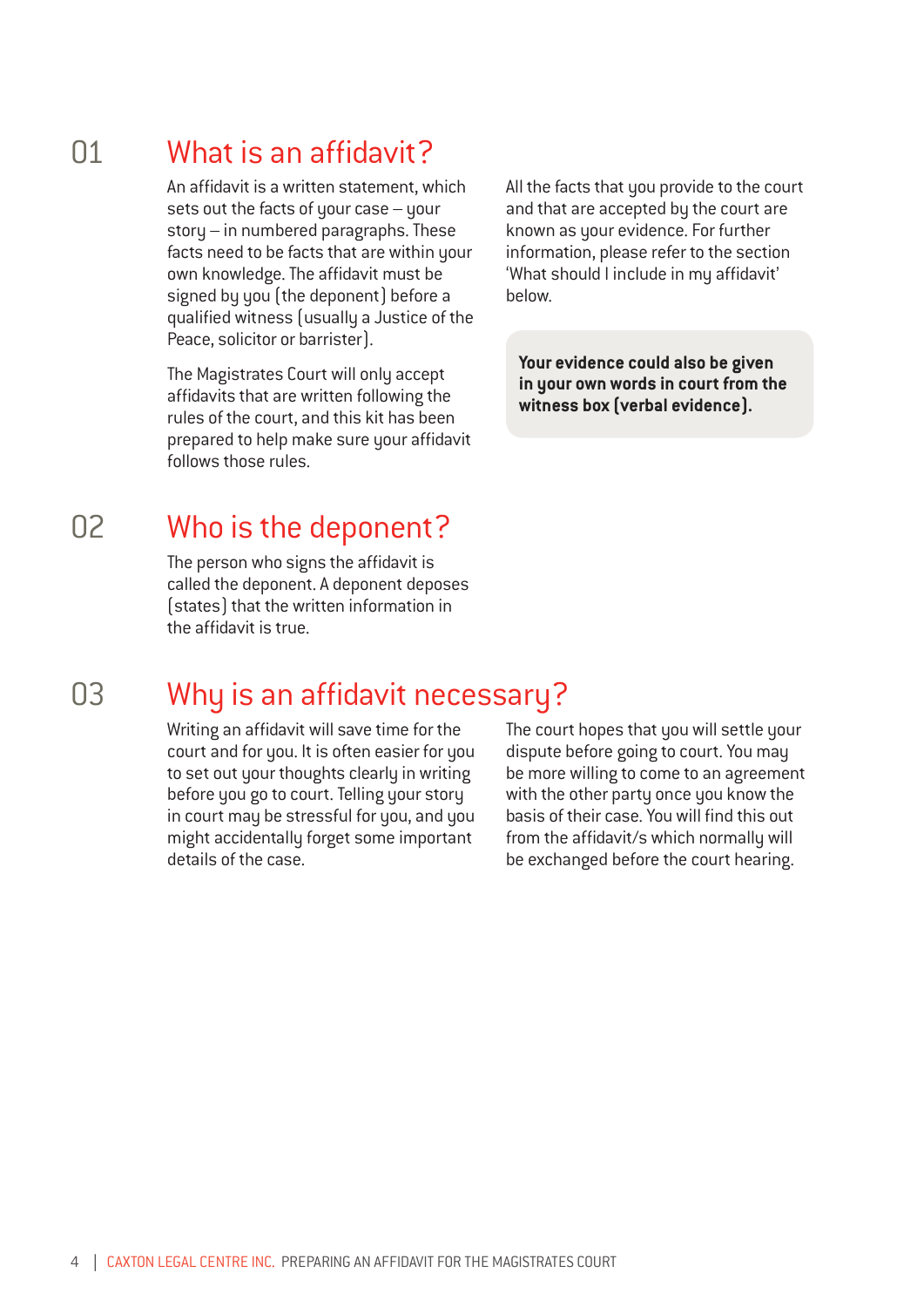### What forms are available from the Magistrates Court?  $\Omega$ 4

The Magistrates Court makes some forms available to members of the public. An affidavit form (called a Form 46) can be obtained from the Magistrates Court or downloaded from the Queensland Courts website. You can save the Form 46 from the Queensland Courts website onto your own computer and fill it in from there.

All documents prepared for the Magistrates Court, including affidavits, must have a heading on top of the front page, which has to include the name of the court [e.g.] the Magistrates Court of Queensland), the court registry handling the file, the names of the parties and the court file number.

This is necessary so that documents relating to your case can be easily identified in court.

The Brisbane Magistrates Court is located at 363 George Street, Brisbane and its phone number is: 3247 5598. Please refer to the telephone book or the website at www. courts.qld.gov.au/contact for the locations of other courts.

## How should I set out my affidavit?

All Magistrates Court affidavits should be typed on A4 paper and be set out in consecutively numbered paragraphs. There is a sample affidavit in this kit.

**Your affidavit must be written in first person, i.e. you need to tell what you did, saw, said or heard, for example by writing 'I said', 'I went' or 'I saw'.**

Start by stating your name, your residential address or place of employment, and any description of yourself or your role that relates to the dispute.

Then describe the first thing that happened and set out your story from beginning to end. Each numbered paragraph should contain a separate event or idea. Keep each paragraph as short as possible so your affidavit will be easy to read and understand. Each page must be numbered.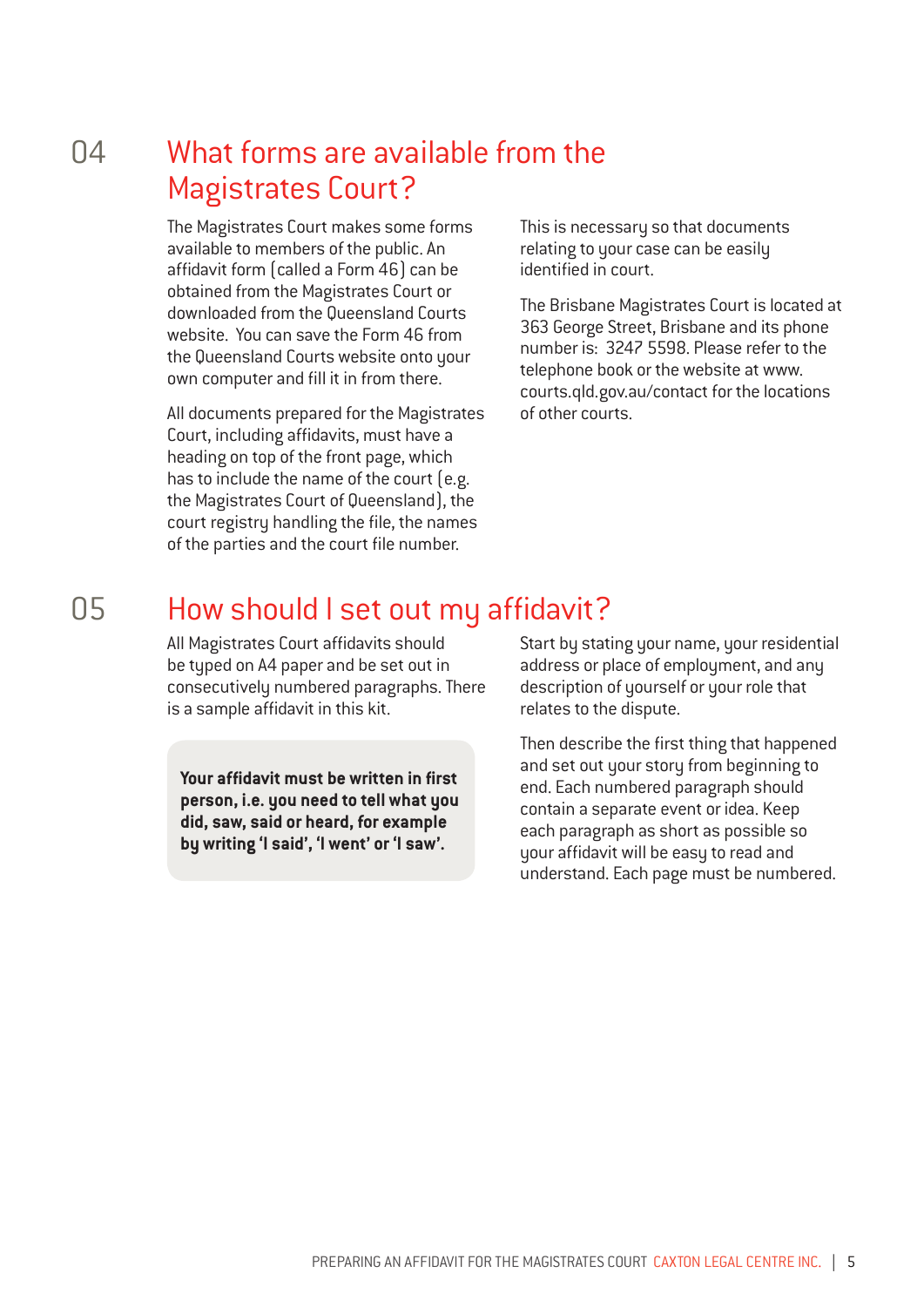### What should I include in my affidavit? 06

The following details need to be included in your affidavit:

- your story, told truthfully and accurately
- all relevant facts in short, numbered paragraphs (usually one event per paragraph)
- copies of all relevant documents (see the section headed 'How do I attach letters or documents to my affidavit?')
- your response to any matters raised in any affidavit provided to you by the other party. If you disagree with anything said in the other party's affidavit, you should refer to it and explain why you disagree. For example "I refer to paragraph 6 of the affidavit of John Smith, sworn on 2 January 2012. The Ford Laser swerved into oncoming traffic. I observed another car..."

See that sample affidavit for more details.

### What should not be included in my affidavit? 07

You should never be deliberately untruthful. Lying can seriously damage your case. There are severe penalties under the *Criminal Code* 1899 (Qld) in Queensland for lying to or deliberately misleading the court.

The court will not always accept everything you say or have written. There are strict rules of evidence which prevent the court from taking into account inappropriate statements. A statement will not be accepted into evidence by the court if it is unnecessary, irrelevant, scandalous, argumentative, or it sets out opinions by people who are not qualified to give them.

See Attachment A for a more detailed explanation of these terms and some examples of what you should avoid saying in your affidavit.

The court will normally reject statements if they are *hearsay*. Hearsay is basically information which you have heard from someone else. For example, your neighbour might tell you that she saw someone enter your home while you were at work. You could not put that information in your affidavit because it is hearsay.

First person statements are not hearsay – for example, it would not be hearsay if your neighbour swears an affidavit about what she has actually seen.

There are some important exceptions to the rules against hearsay.

The laws about evidence are complex and you should get legal advice if you are in any doubt about what you think you need to include in your affidavit.

If inappropriate material is included in your affidavit, the court may order that it be struck out or removed. This creates a risk that you will have to pay part of the costs of the other party when the Magistrate makes his or her final decision. The court may say that it was your fault that time was wasted and order you to pay costs to the other party for this.

Do not exaggerate! Think carefully when answering questions about 'how often' or 'how many', and when using words such as 'never' or 'always'. Avoid using terms like 'usually', 'often', 'sometimes', 'many' and 'few', as they can mean different things to different people. It is much better to use specific phrases such as 'more than four times but less than ten' or 'at least twice a week'.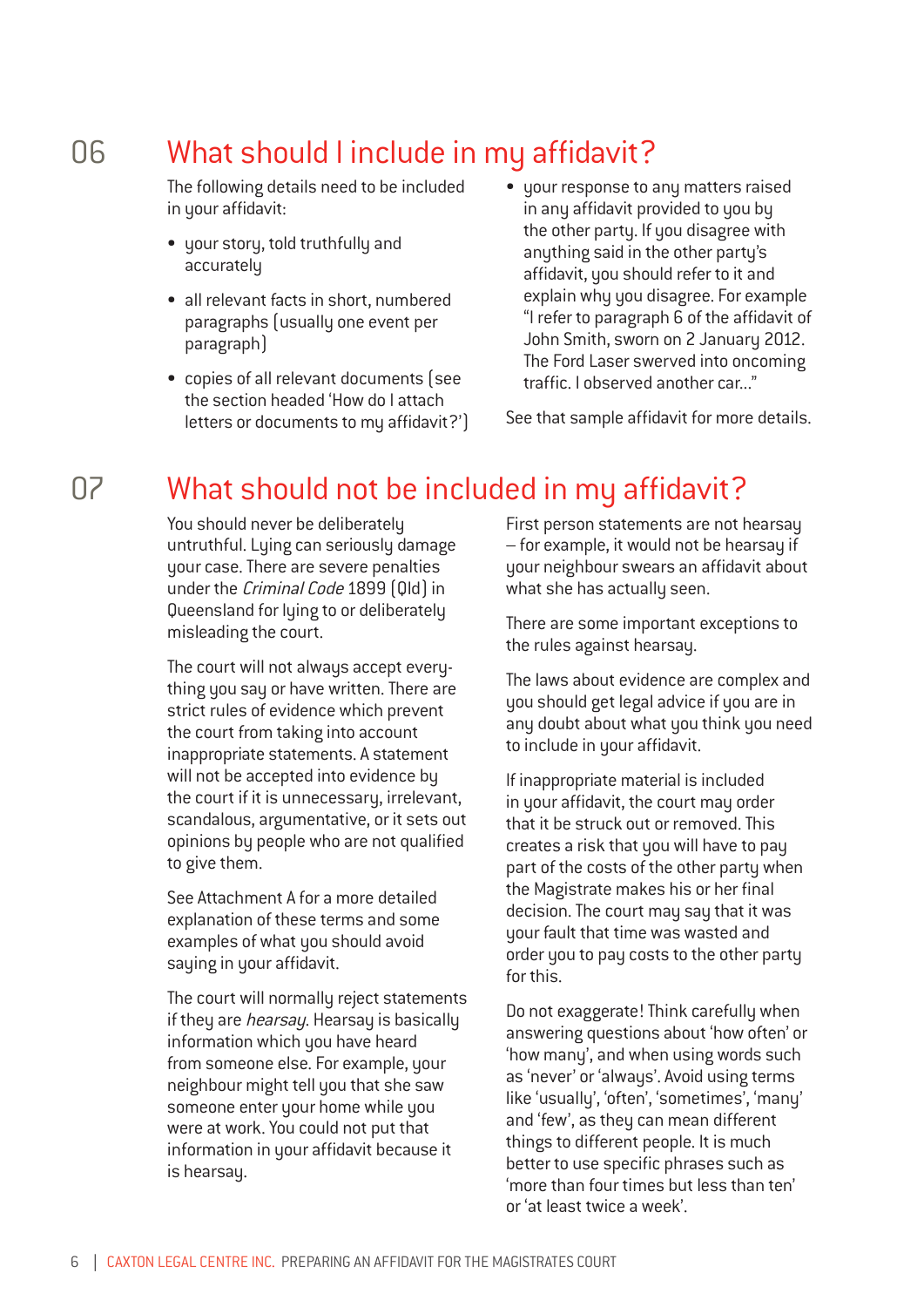### What are the rules about signing my affidavit? 08

Your affidavit must be signed at the end of the document by you (as the deponent) and a qualified witness. If there is more than one page, both of you must sign at the bottom of each page. Lawyers, specifically barristers and solicitors, can witness affidavits. A Justice of the Peace or a notary public can also witness an affidavit.

**Any changes to a typed affidavit must be done neatly. Rule a single line through whatever you want to delete with a biro and write the changes. Do not use liquid paper on your affidavit; the court will not accept it.**

You and your witness must each initial each change and changes should only be made before the affidavit has been signed. If you need to change the affidavit after it has been signed, you should prepare a new copy and have it witnessed again. If it looks like the affidavit has been changed after it has been signed, the Magistrate or Judge may question the changes.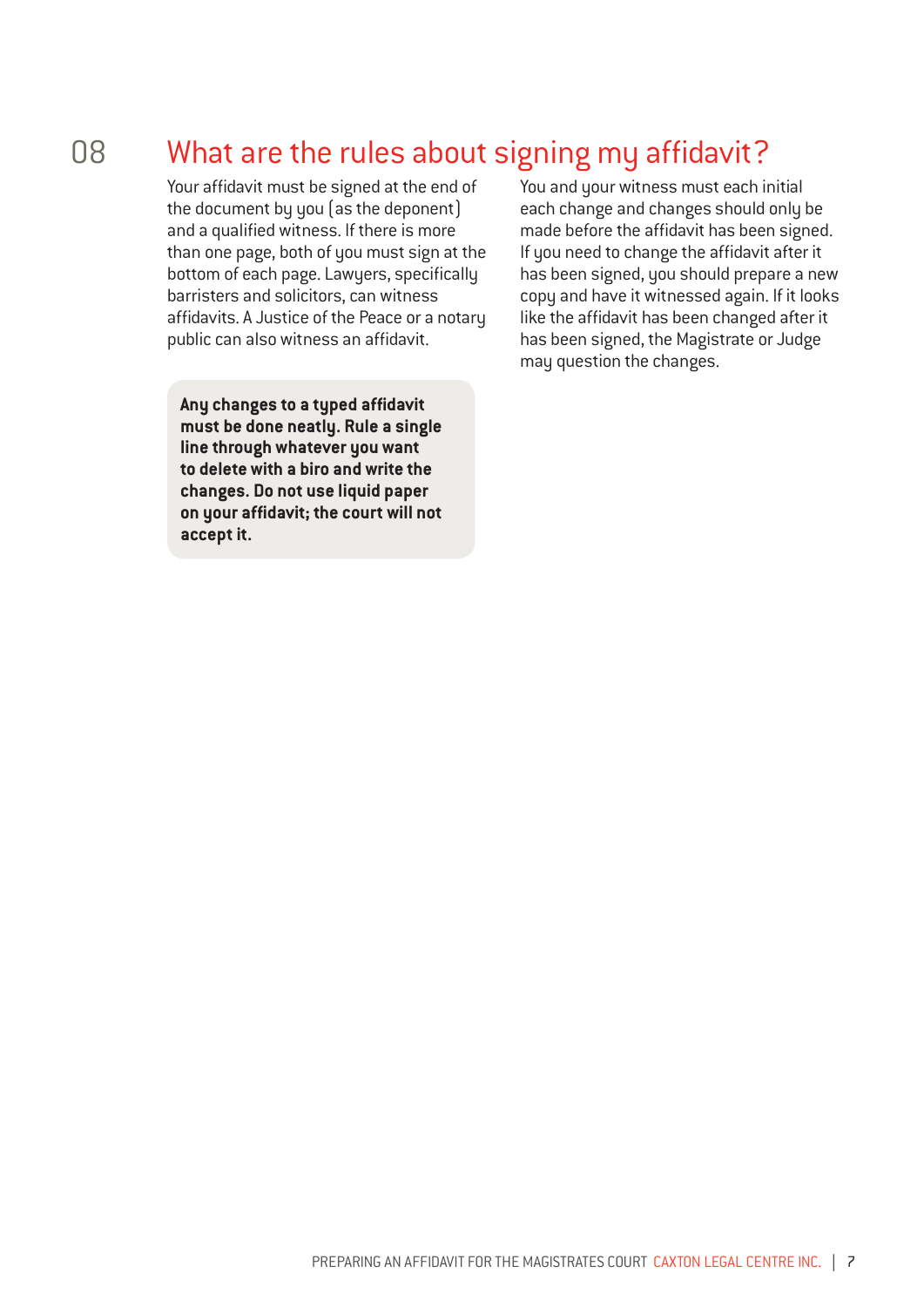# sample affidavit – form 46

|                                                                                                                                                                                                                                                          | <b>AFFIDAVIT</b>                             | r 431                                                                           |  |                                                               |  |  |
|----------------------------------------------------------------------------------------------------------------------------------------------------------------------------------------------------------------------------------------------------------|----------------------------------------------|---------------------------------------------------------------------------------|--|---------------------------------------------------------------|--|--|
|                                                                                                                                                                                                                                                          |                                              | MAGISTRATES COURT OF QUEENSLAND <b>WELLER ASSESSED ASSESS</b> Name of the court |  |                                                               |  |  |
|                                                                                                                                                                                                                                                          |                                              | REGISTRY: BRISBANE --------------- Name of the registry                         |  |                                                               |  |  |
|                                                                                                                                                                                                                                                          |                                              | NUMBER: 1 of 2012 ······················                                        |  | Court file number                                             |  |  |
| $\left\vert \cdots\right\vert \cdots$ Plaintiff:                                                                                                                                                                                                         | WILLIAM JAMES SMITH                          |                                                                                 |  |                                                               |  |  |
| Names of the parties                                                                                                                                                                                                                                     | and                                          |                                                                                 |  |                                                               |  |  |
| $\cdots$ Defendant:                                                                                                                                                                                                                                      | <b>CHERYL JONES</b>                          |                                                                                 |  |                                                               |  |  |
|                                                                                                                                                                                                                                                          | <b>AFFIDAVIT</b>                             |                                                                                 |  |                                                               |  |  |
| ROBERT GREEN of 27 George Street, Coorparoo, in the State of Queensland, panel beater,<br>states on oath [or: solemnly and sincerely affirms and declares]:                                                                                              |                                              |                                                                                 |  |                                                               |  |  |
| 1. I am the owner of Auto Repairs situated at George Street, Coorparoo in the State of<br>Queensland, and have been a panel beater for 20 years.                                                                                                         |                                              |                                                                                 |  |                                                               |  |  |
| On the 20th day of December 2011, I repaired a damaged Ford Laser sedan, 'the Laser'<br>2.<br>(registration number PJQ 130).                                                                                                                             |                                              |                                                                                 |  |                                                               |  |  |
| Exhibit A to this affidavit is the repair account for the necessary repairs to the damaged<br>3.<br>Laser motor vehicle, and the amounts specified in that account are a fair and reasonable<br>charge for that work.                                    |                                              |                                                                                 |  |                                                               |  |  |
| 4. All the facts and circumstances deposed to are within my own knowledge save such<br>as are deposed to from information only, and my means of knowledge and sources of<br>information appear on the face of this my affidavit.<br>This is the standard |                                              |                                                                                 |  |                                                               |  |  |
| Sworn [or: Affirmed] by                                                                                                                                                                                                                                  | <b>ROBERT GREEN</b>                          |                                                                                 |  | last sentence for<br>affidavits verifying                     |  |  |
| On                                                                                                                                                                                                                                                       | 1 JUNE 2012                                  |                                                                                 |  | the information is<br>true and within your                    |  |  |
| At                                                                                                                                                                                                                                                       | <b>BRISBANE</b>                              |                                                                                 |  | knowledge. It must be<br>included at the end of               |  |  |
| In the presence of:                                                                                                                                                                                                                                      |                                              |                                                                                 |  | the affidavit.<br>. <b>.</b>                                  |  |  |
|                                                                                                                                                                                                                                                          |                                              |                                                                                 |  | When an affidavit<br>is more than one                         |  |  |
| Signed: (Deponent/s to sign)                                                                                                                                                                                                                             |                                              | Taken by: (Person taking the affidavit to sign)                                 |  | page in length this<br>information must be                    |  |  |
| Deponent                                                                                                                                                                                                                                                 |                                              | (Commission for Declarations /Solicitor/JP)                                     |  | included at the bottom<br>of each page.                       |  |  |
| <b>AFFIDAVIT</b>                                                                                                                                                                                                                                         |                                              | Name: WILLIAM JAMES SMITH                                                       |  |                                                               |  |  |
| Filed on behalf of / by Plaintiff                                                                                                                                                                                                                        | (or name of party filing)                    |                                                                                 |  |                                                               |  |  |
| This information goes at<br>the bottom of the first<br>page of the affidavit.                                                                                                                                                                            | Address: 5 STATION ROAD<br>COOPAROO QLD 4151 |                                                                                 |  |                                                               |  |  |
| Form 46 Rule 431                                                                                                                                                                                                                                         |                                              | Phone: 07 3500 0000 (fax: 3500 4500)                                            |  | Affidavits longer than                                        |  |  |
|                                                                                                                                                                                                                                                          |                                              |                                                                                 |  | one page should be<br>numbered at the<br>bottom of each page. |  |  |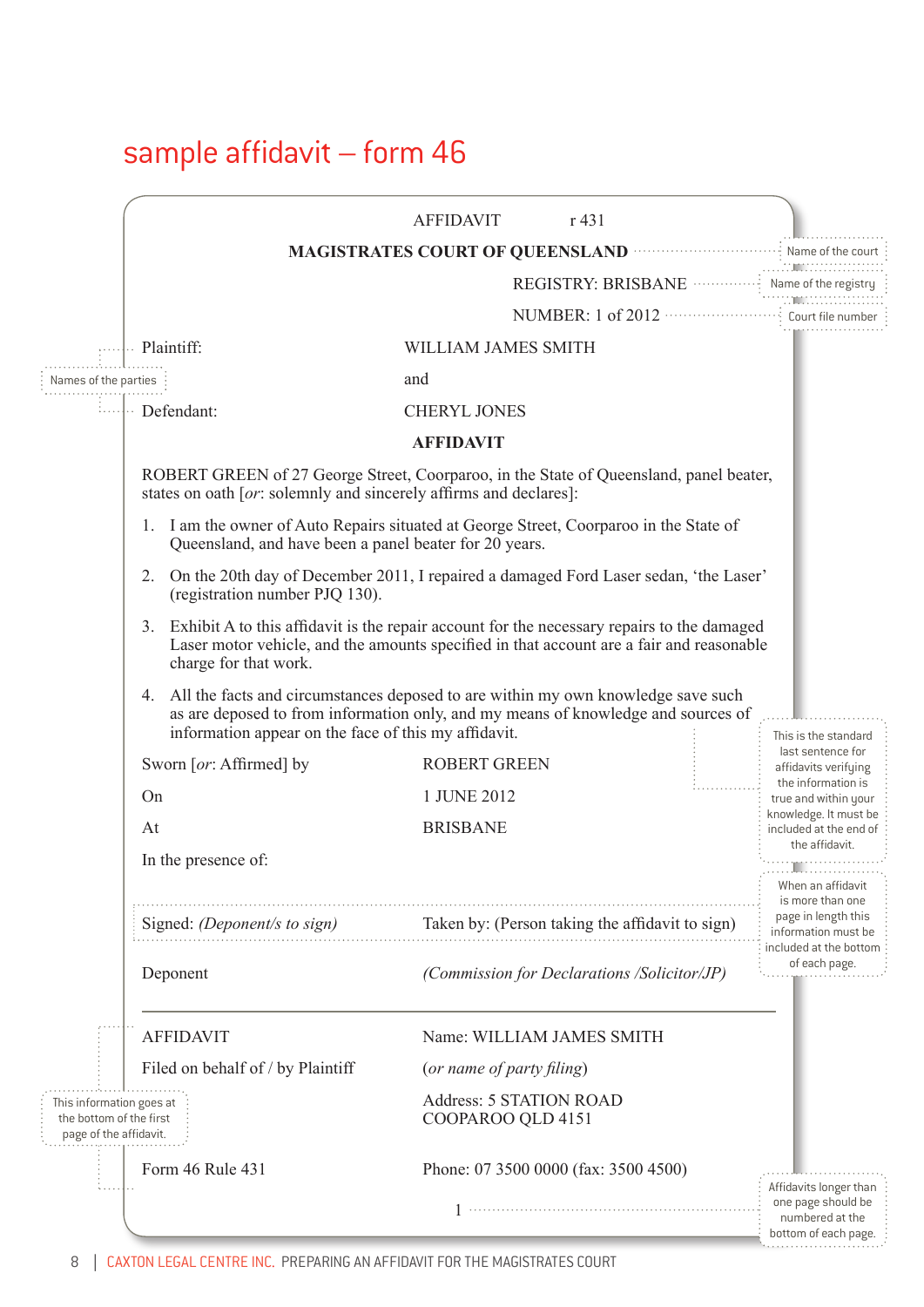### How do I attach letters or documents to my affidavit? 09

Copies of any documents and letters referred to in your affidavit should be attached at the end of the affidavit. These documents may be important to help you to prove your case. To attach documents, you must say what each document is and how it is relevant in the text of your affidavit. Each document attached must be introduced and described in the text of the affidavit as 'the exhibit marked 'A' (or 'B' or 'C') is a copy of (describe the document)'. For example:

"I have paid to Instant Car Repairers the amount of \$7,300.00. The attached exhibit marked 'A' is a copy of the account I received from them on 12 March, 2012."

You must write the letter 'A' (or 'B' or 'C' etc.) in the centre of the top of the letter or document that you are exhibiting. A Certificate of Exhibit must be attached to the letter or document.

The Certificate of Exhibit verifies that the exhibit attached to your affidavit is the correct one. It must be signed by both you and a witness. Sometimes your affidavit may have a lot of exhibits, so the Certificate of Exhibit ensures that they are all attached in the correct order. For a copy of a Certificate of Exhibit see page 10.

Usually, if you are attaching documents to your affidavit, your actual affidavit will appear first, followed by the Certificate of Exhibit and the exhibited documents, each one being identified as exhibits A, B, C and so on. A single exhibit sometimes will be made up of several pages forming the one document.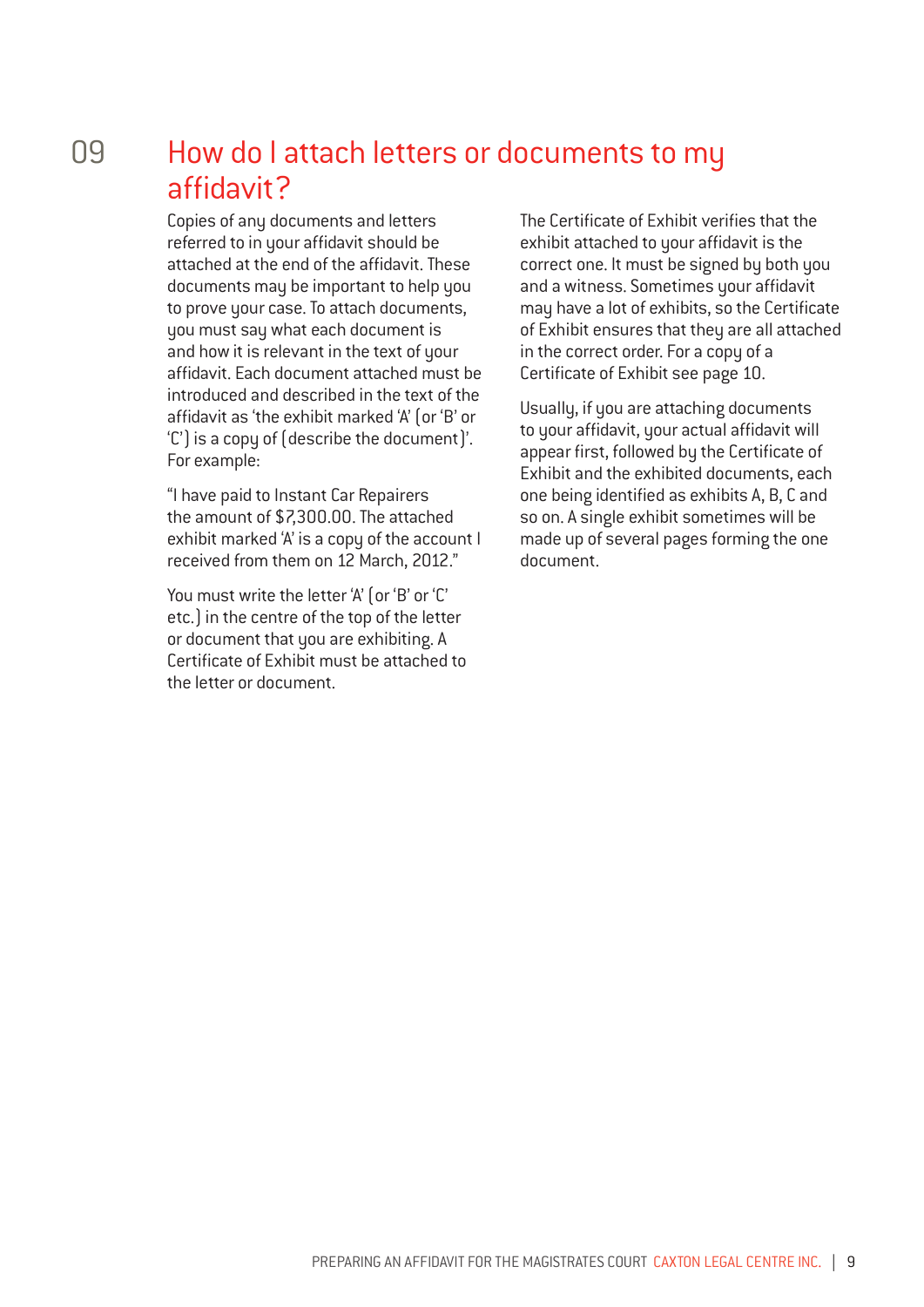# sample certificate of exhibit – form 47

### CERTIFICATE OF EXHIBIT r 435

### **MAGISTRATES COURT OF QUEENSLAND**

REGISTRY: BRISBANE

بتنبيبا النسر

NUMBER: 1 of 2012

Plaintiff: WILLIAM JAMES SMITH

and

### Defendant: CHERYL JONES

### **CERTIFICATE OF EXHIBIT**

Exhibit A to the affidavit of ROBERT GREEN sworn [affirmed] twenty second day of July 2012.

*Note: Each separate exhibit should be given its own letter.*

Bound and marked A-F are the exhibits to the affidavit of (name of deponent) sworn [affirmed] [date].

| (Deponent to sign)<br>Deponent                          | (Person taking affidavit to sign)<br>(Commissioner for Declarations/Solicitor/JP) | This is where<br>the witness<br>signs |
|---------------------------------------------------------|-----------------------------------------------------------------------------------|---------------------------------------|
| <b>CERTIFICATE OF EXHIBIT</b><br>Filed by the Plaintiff | Name: WILLIAM JAMES SMITH<br>Address: 5 STATION ROAD<br>COOPAROO QLD 4151         |                                       |
| Form 47 Rule 435                                        | Phone: 07 3500 0000 (fax: 3500 4500)                                              |                                       |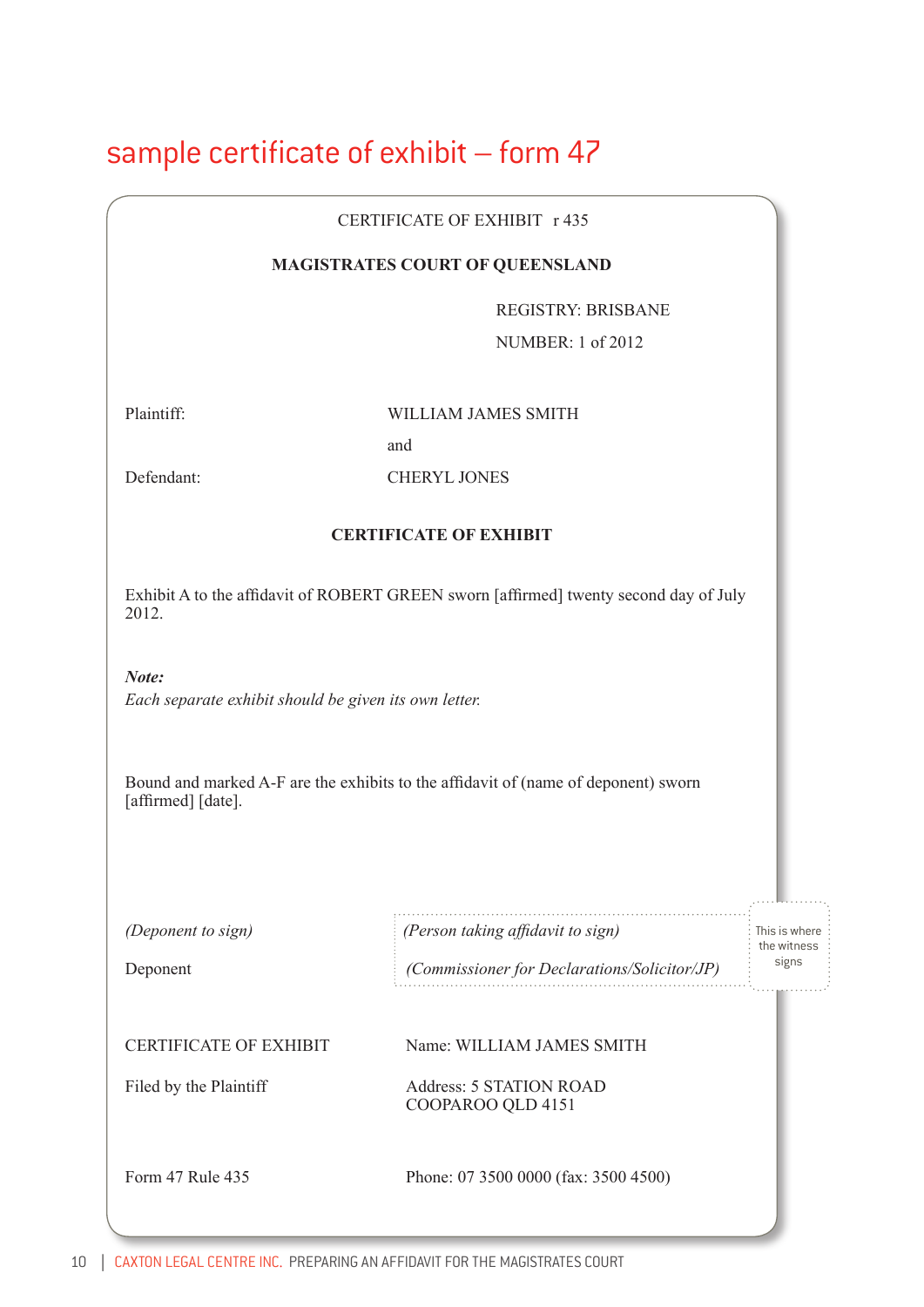# sample invoice 247

| <b>EXHIBIT A</b>                                | <b>Auto Repairs</b><br>Tel: [07] 3232 4444<br>Fax: (07) 3232 4441<br>27 George Street Coorparoo |
|-------------------------------------------------|-------------------------------------------------------------------------------------------------|
| Invoice: 247                                    |                                                                                                 |
| 20 December 2011                                |                                                                                                 |
| <b>Vehicle: Ford Laser PJQ 130</b>              |                                                                                                 |
| Item                                            | Cost                                                                                            |
| Front right fender                              | \$40.50                                                                                         |
| Right fender replacement                        | \$200.00                                                                                        |
| Right headlight                                 | \$60.25                                                                                         |
| Headlight replacement incl. electricals         | \$115.40                                                                                        |
|                                                 |                                                                                                 |
| <b>Total</b>                                    | \$416.15                                                                                        |
| Payment terms are 14 days from date of invoice. |                                                                                                 |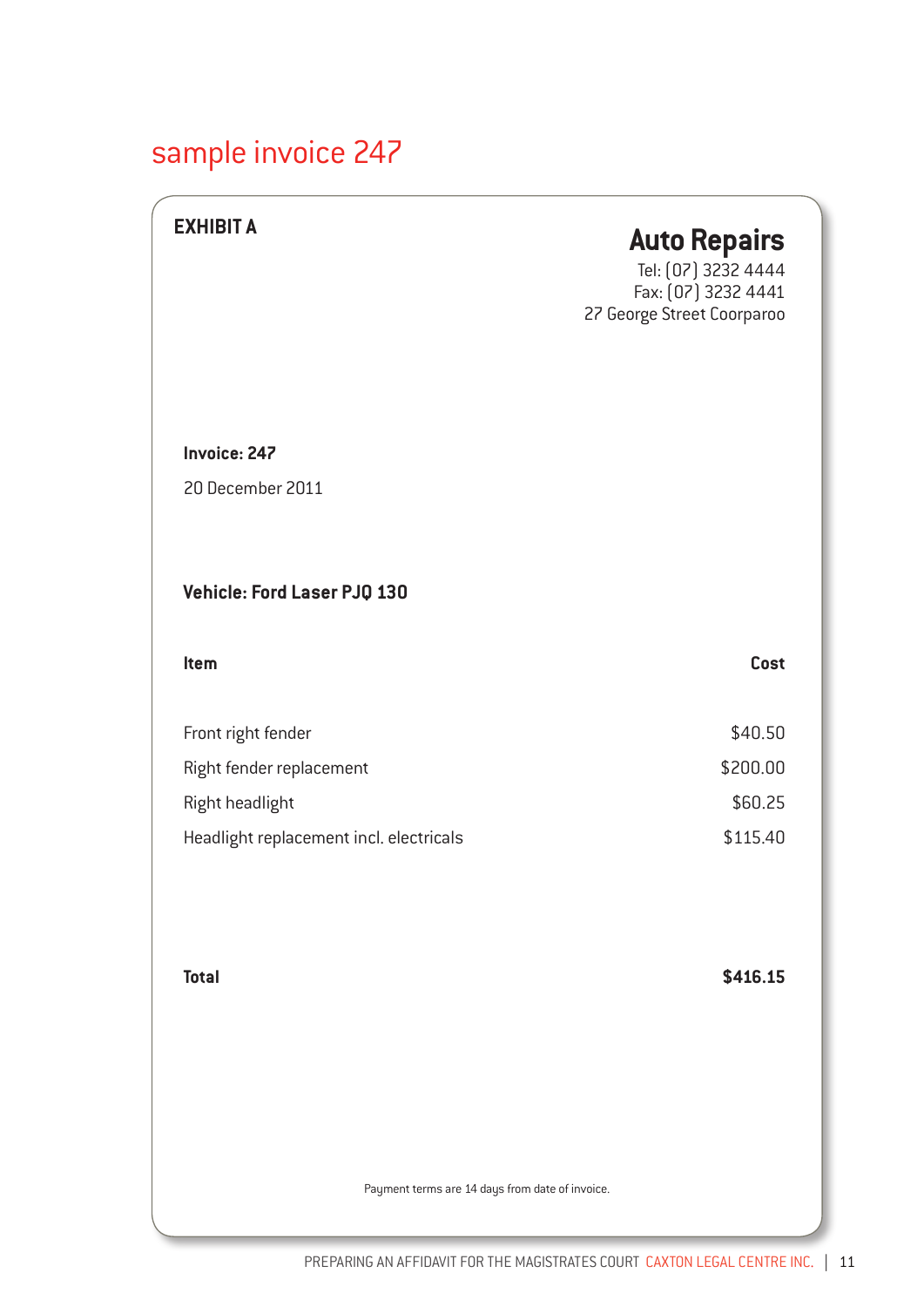### Where do I file (lodge) my affidavit? 10

Once you have signed your affidavit before a witness, you must make two photocopies and take them to the counter of the Magistrates Court for filing. The clerk will stamp each copy with the stamp of the court.

The original affidavit will be placed on the court file. The two copies are returned to you. One copy is for you and one is for you to give to the other party in the case. You must arrange to serve the other party with their copy.

### **Witnesses** 11

If you have a witness to support your story, you normally should arrange for your witness to prepare a supporting affidavit setting out any relevant facts. This must then be filed with the court.

Any witnesses who have completed affidavits will usually be called upon to make themselves available for crossexamination by the other side during the actual hearing. You should warn your witnesses about this.

**You will normally know by the day before a hearing if the other side wants to cross-examine one of your witnesses, because you will be given a notice of this. (Think about whether you also need to give a similar notice.) If a witness is required to attend at court and fails to show up, the court may decide to ignore the affidavit or give it only limited weight. This could affect your chances of winning.** 

In any case, the court can order a witness to appear so that they can then be examined or cross-examined.

If a potential witness is refusing to cooperate, but they are needed to give evidence (either in person or by producing documents to the court), that witness will need to be subpoenaed to ensure that they comply. This involves a special procedure. Get legal advice about this if it becomes an issue.

A subpoenaed witness must be given sufficient notice to make sure that they can arrange to be at court with any relevant documents. They must also be given a reasonable amount of conduct money to cover their costs of appearing. More details about this are contained in the court rules, called The Uniform Civil Procedure Rules 1999 (Qld) (the UCPR) or can be obtained from your legal advisor.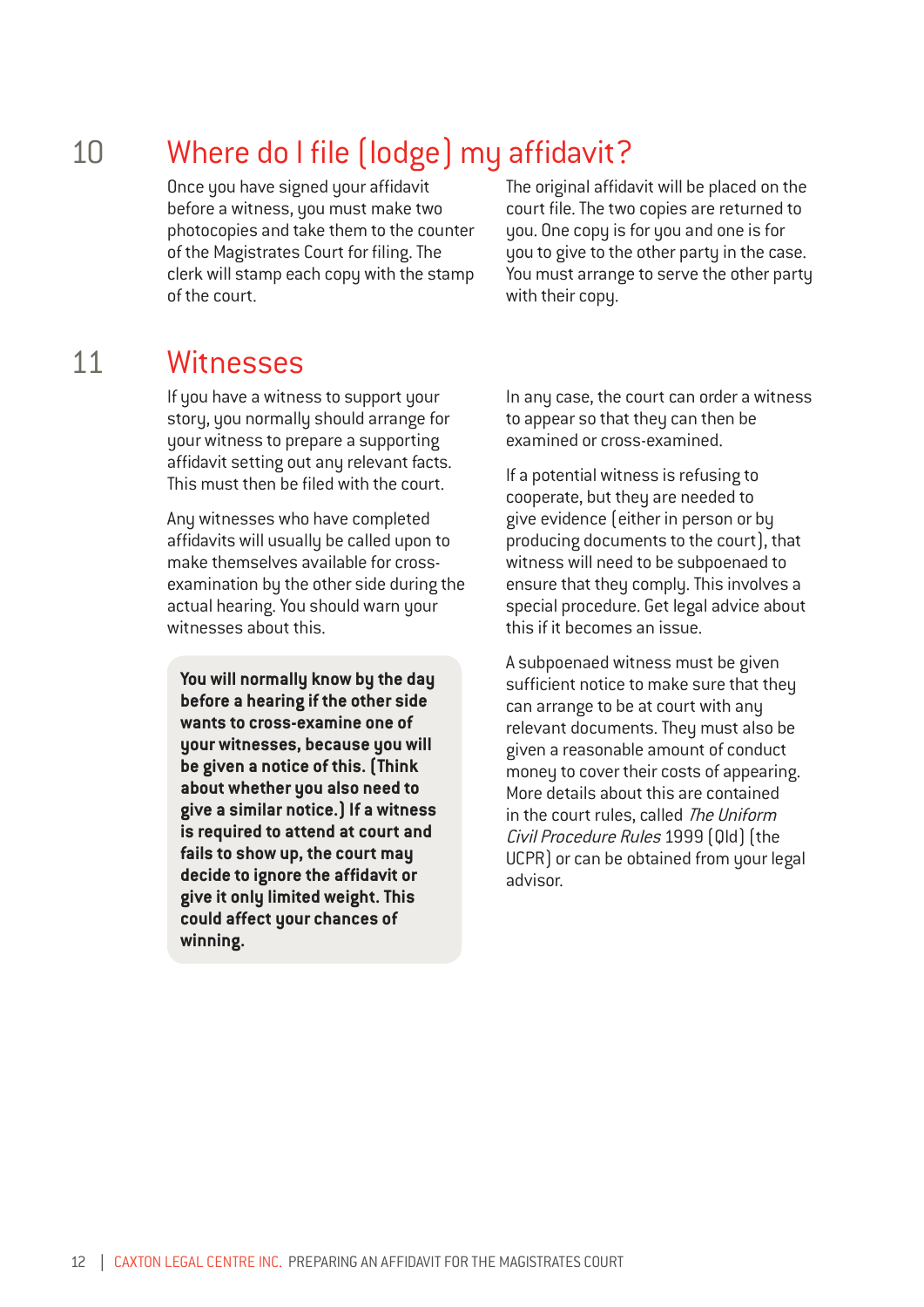### Will the court accept an affidavit if it is not in the correct form? 12

The court probably will not accept an affidavit if it is not in the proper form; however, you could still try asking the court or the Magistrate to accept what you have prepared, even if it is not correct.

The court will sometimes agree to accept an affidavit that is irregular in its form.

### What is service? 13

The court has created special rules about the service of documents to ensure that each party named in a court action is aware of the case being brought against them by the other side. You must therefore serve a copy of your affidavit (and any other affidavits prepared by your witnesses) on the other party before the court hearing.

Serving documents basically means that you are personally giving a document to someone or arranging to get a copy to them in accordance with the court rules. (Take note that there are special rules for the service of children, prisoners and people with impaired capacity.)

### The timeframe for service  $14$

- Affidavits in support of court applications must be filed and served at least 3 business days before a hearing.
- An affidavit in support of an application for summary judgement must be filed and served at least 8 business days before the hearing.
- For most other matters, an affidavit should be filed and served at least 2 business days before a court hearing.

In certain urgent situations, an affidavit may even be filed and served at the start of a hearing, but there will need to be exceptional reasons for the court to allow this to happen.

If this does happen you should ask for an adjournment so you have some time to read the material.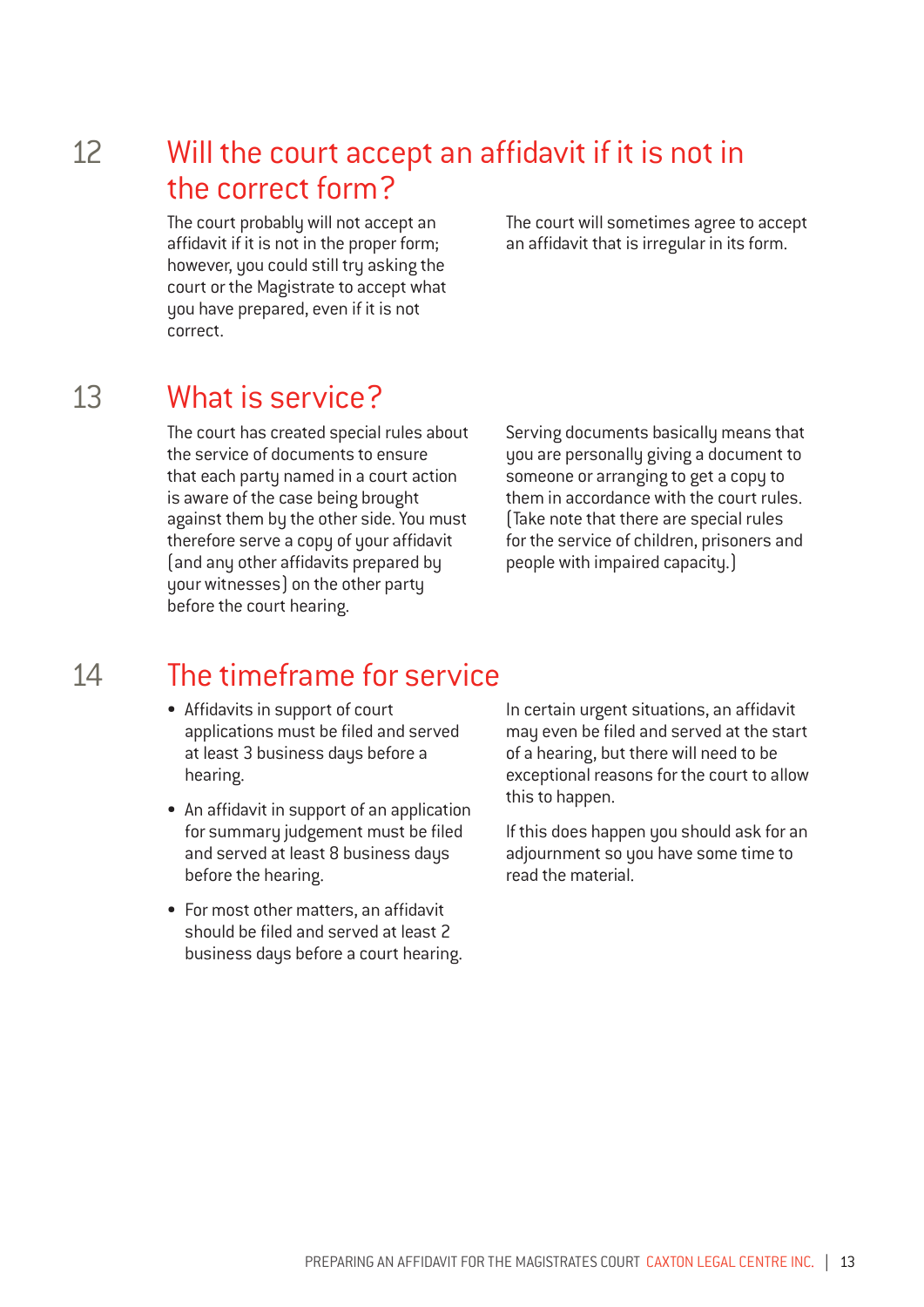### How do I 'serve' the other party? 15

In the Magistrates Court, the rules for service have been simplified. Basically, unless the court orders otherwise or personal service is specifically required under other rules, you can post a copy of the filed affidavit to the other party's current home or business address (or last known address) in a properly addressed, stamped envelope. (However, if the other party has a lawyer acting for them in the court case, you must serve the person by sending/delivering the documents to the law firm.)

If you decide to serve by post, it is best to use certified post. Ask for a receipt to be provided for the certified post once it is collected. This is useful evidence of what uou have done.

Alternatively, you can also still serve documents in person – either yourself, or by having another adult serve the document/s. If the person you are trying to serve is not at home, you may serve the documents by leaving them with another adult who appears to live at the relevant address.

If no-one is there, you can even leave the document in a prominent position where it is likely to come to the other person's attention at that address. (In some circumstances, you can even serve documents by facsimile or email. This is explained in the UCPR Rule 112.)

**If you cannot find out where the other party lives or works, you can also hire the process server to try to locate them for you. There is no guarantee that they will be able to find an address for you. Process servers charge fees, so make sure you ask in advance what the fee will be.**

The rules for serving documents for legal matters dealt with outside the Magistrates Court are not necessarily the same as those described above, so check with the relevant Court if that applies to you.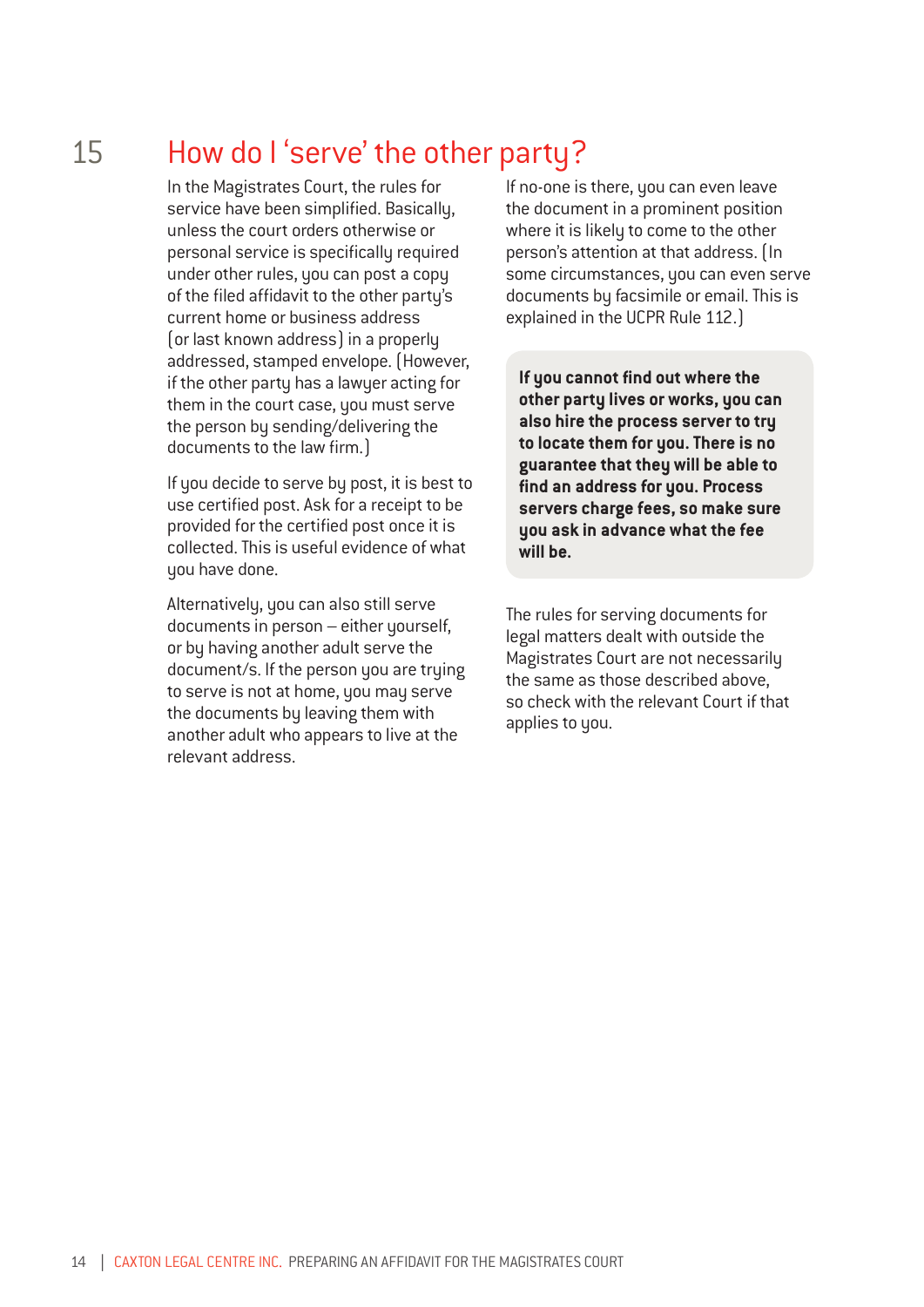### Will I be cross-examined in court? 16

Your affidavit contains your story and will be the basis of your case. Both you and the other party are permitted to ask questions about the contents of each other's affidavit (this is known as crossexamination).

You and other witnesses must be sure that the affidavits are truthful and accurate.

### What if I have special needs? 17

If you are blind, have difficulty reading or understanding English or have another form of print disability, you cannot sign an affidavit unless it has been read aloud to you. In such circumstances, it is usual that the witness will read it to you. To establish that this has been done, you must sign or make your mark next to the special wording that states that the document was read out to you and that you appeared to have understood it.

There are two options for the wording, according to the deponent's ability. The relevant clause should be inserted before the space where the deponent signs the affidavit on each page:

[who certifies that the affidavit was read in the presence of the deponent who seemed to understand it, and signified that that person made the affidavit.]

or

[who certifies that the affidavit was read in the presence of the deponent who seemed to understand it, and signified that that person made the affidavit, but was physically incapable of signing it.]

#### Where can I find a translator? 18

If your first language is not English, you may have some difficulty in preparing an affidavit and presenting it to the court. All affidavits must be in English. There are specially qualified translators who can assist you.

For further information about this type of assistance and the costs involved, contact the Translating and Interpreting Service (telephone 13 14 50). Special witnessing clauses are used in these circumstances.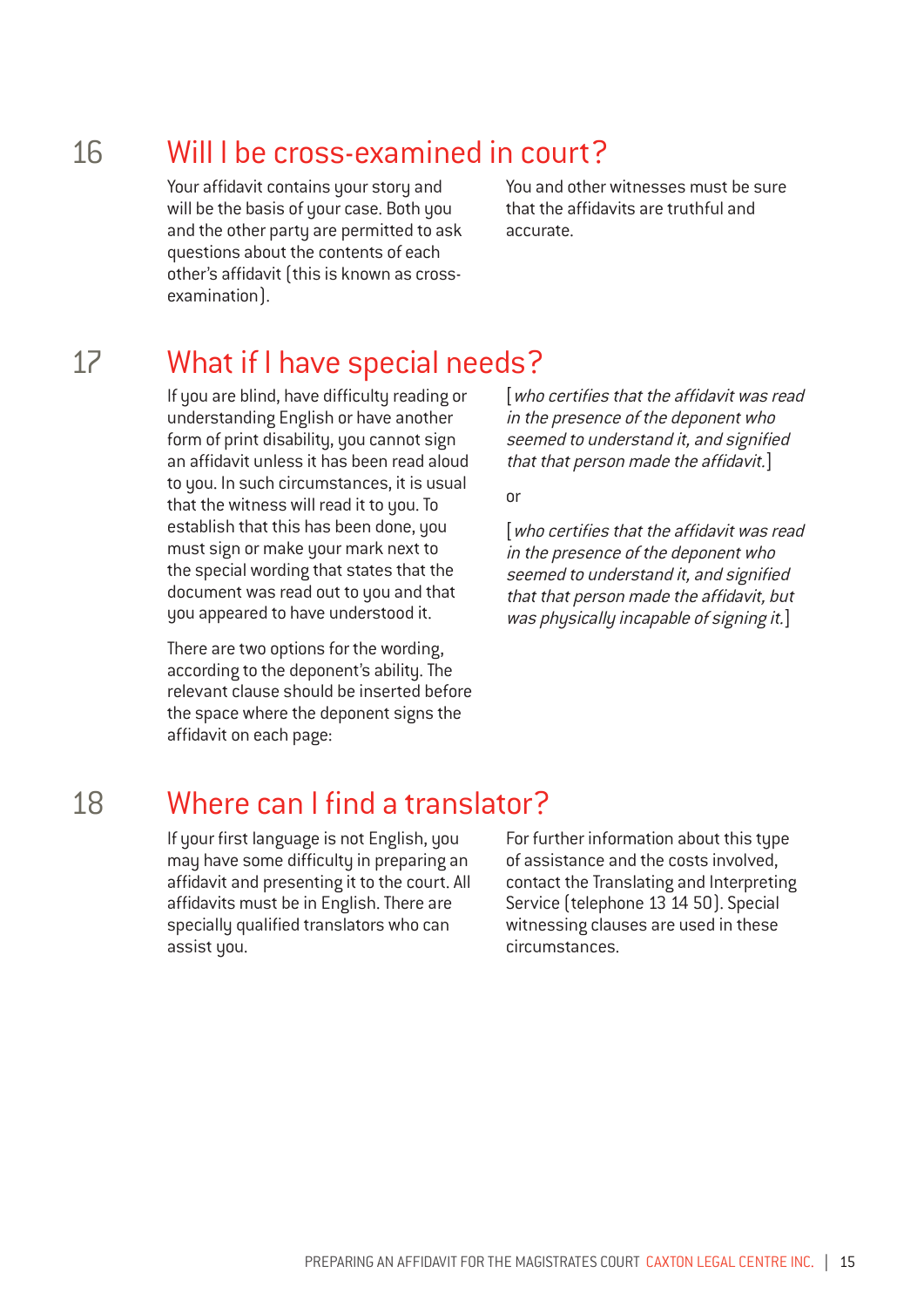### Where can I find out about the law regarding affidavits in the Magistrates Court? 19

The legal requirements for affidavits in the Magistrates Court are found in the Uniform Civil Procedure Rules 1999 (Qld).

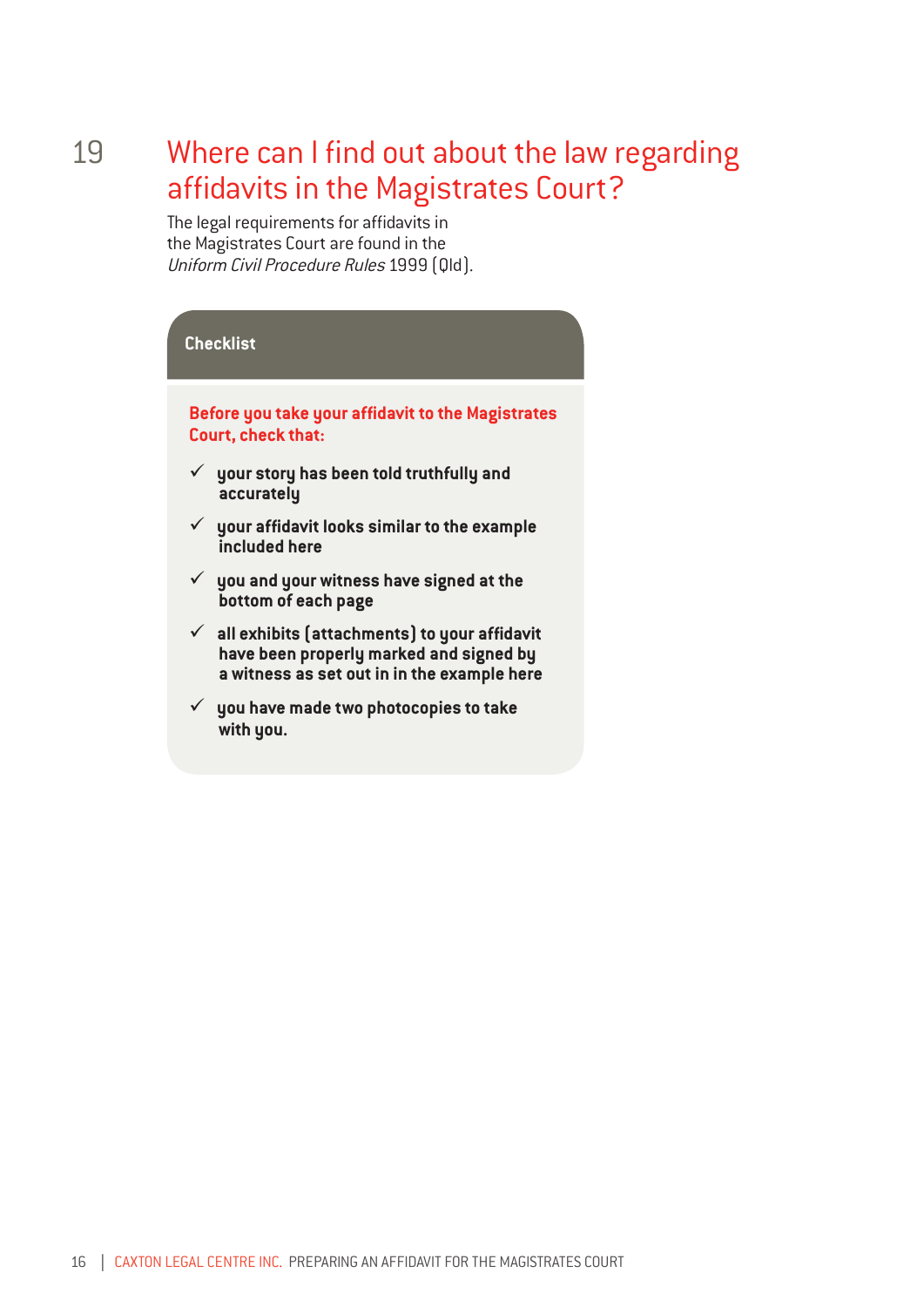### Attachment A – Examples of objectional material 20

### Unnecessary material includes:

- Information which has previously been given by you or the other party to the court in another affidavit or court document.
- Detailed information which does not add anything to the substance of your story.
- Information which is obvious or is not in dispute.

### Irrelevant material includes:

- Information which does not relate to the dispute before the court.
- Information which is not current, including minor episodes which happened years ago.
- Personal opinions about the other party's character.

### Scandalous and oppressive material includes:

- Information (sometimes untruthful) which is designed only to shock the reader.
- Information given to attack someone's reputation.
- Personal opinions disguised as accusations about another person.

### Argumentative material includes material:

- Arguing about minor or unimportant details.
- Denying a fact simply for the sake of denying it, rather than because a denial is needed.

### Opinions by unqualified people include:

- Opinions about a medical condition or state of mind where the person giving the opinion does not have a suitable medical qualification.
- Opinions as to the value of property or assets where that person is not a qualified valuer or does not deal in property.
- Opinions which require some sort of training or knowledge beyond that of an average person.